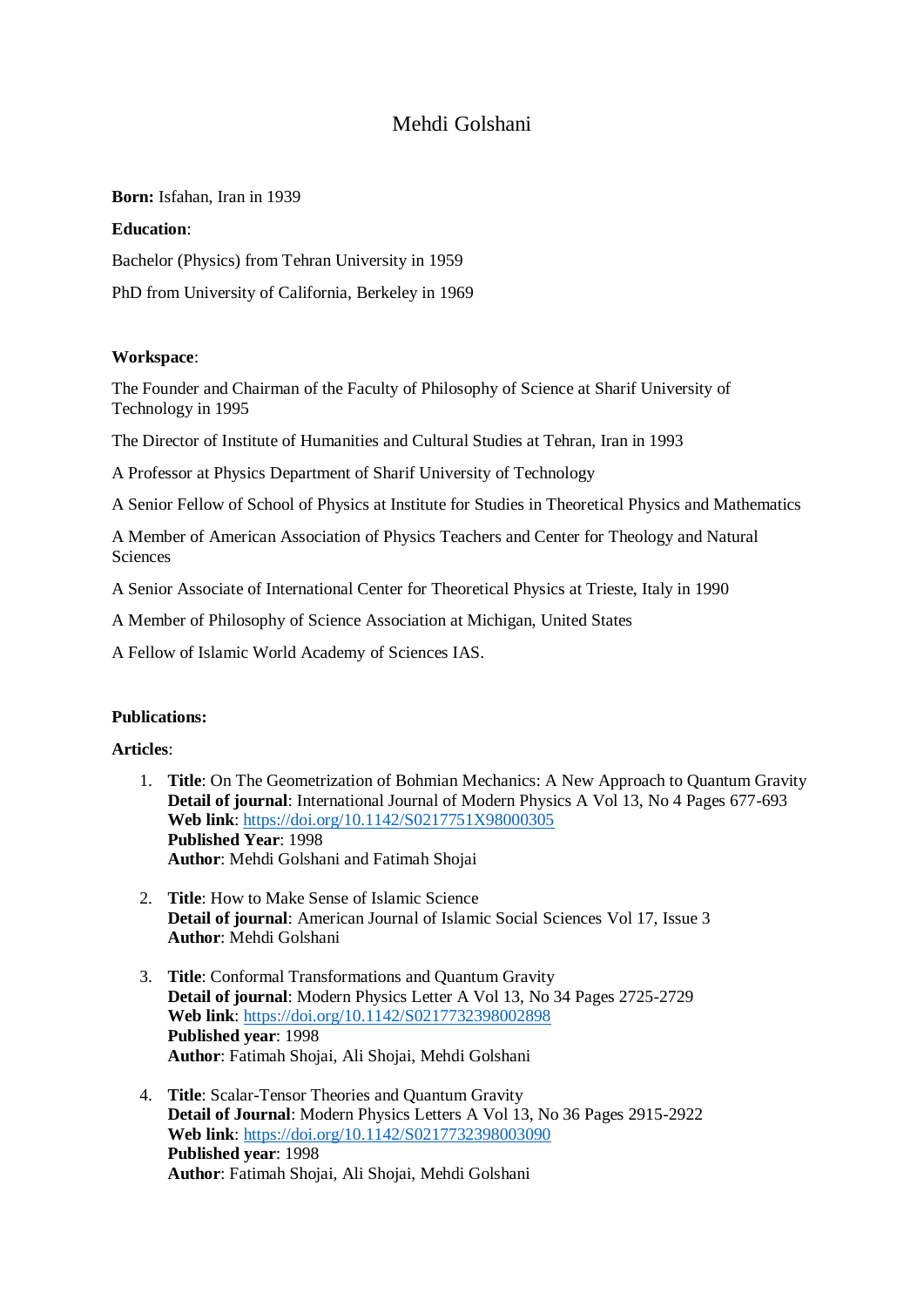- 5. **Title:** Nonlocal Effects In Quantum Gravity **Detail of journal**: Modern Physics Letters A Vol 13, No 37 Pages 2965-2969 **Web link**:<https://doi.org/10.1142/S0217732398003144> **Published year**: 1998 **Author**: Fatimah Shojai, Ali Shojai, Mehdi Golshani
- 6. **Title**: On the General Covariance in Bohmian Quantum Gravity **Detail of journal**: International Journal of Modern Physics A Vol 14, No 13 Pages 2135- 2144 **Web link**:<https://doi.org/10.1142/S0217751X98000950> **Author**: Fatimah Shojai and Mehdi Golshani
- 7. **Title**: Islam and the Sciences of Nature: Some Fundamental Questions **Detail of journal**: Islamic Studies Vol 39, no 4, Issue: Islam and Science pages 597-611 **Author**: Mehdi Golshani **Publisher**: Islamic Research Institute, International Islamic University, Islamabad
- 8. **Title**: On Variational Principle and Canonical Structure of Gravitational Theory in Double-Foliation Formalism **Detail of Journal**: Classical and Quantum Gravity, Vol 36, No 1 **Published Year**: 2018 **Author**: Sajad Aghapour, Ghadir Jafari, Mehdi Golshani **Publisher**: Publishing Ltd
- 9. **Title**: A Quasi-Newtonian Approach to Bohmian Mechanics I: Quantum Potential **Detail of Journal**: Annales de la Fondation Louis de Broglie, Vol 34, No 1 **Author**: Mahdi Atiq, Mozafar Karamian and Mehdi Golshani
- 10. **Title**: Comment on "A Religiously Partisan Science? Islamic and Christian Perspectives" **Detail of Journal**: Theology and Science, Vol 3, No 1, Pages 88-91 **Published year**: 2007 **Author**: Mehdi Golshani
- 11. **Title**: Values and Ethical Issues in Science and Technology: A Muslim Perspective **Detail of Journal**: Islamic Studies, Vol 42, No 2 Pages 317-330 **Author:** Mehdi Golshani **Publisher**: Islamic Research Institute, International Islamic University, Islamabad
- 12. **Title**: Conformal Invariance and Wave-Particle Duality **Detail of Journal**: Modern Physics Letters A Vol 14, No 36 Pages 2481-2485 **Author**: H. Motavali, H. Salehi and Mehdi Golshani
- 13. **Title**: Mutahhari's Encounter with Modern Science **Detail of Journal**: Islamic Studies vol 43, No 2 Pages 293-303 **Author:** Mehdi Golshani **Publisher**: Islamic Research Institute, International Islamic University, Islamabad
- 14. **Title**: Some Important Questions Concerning the Relationship Between Science and Religion **Detail of Journal**: Islam and Science, Vol 3, Issue 1 **Author**: Mehdi Golshani **Publisher**: Center for Islam & Science
- 15. **Title**: Gravitational Reduction of the Wave Function Based on Bohmian Quantum Potential **Detail of Journal**: International Journal of Modern Physics A, Vol 33, No 2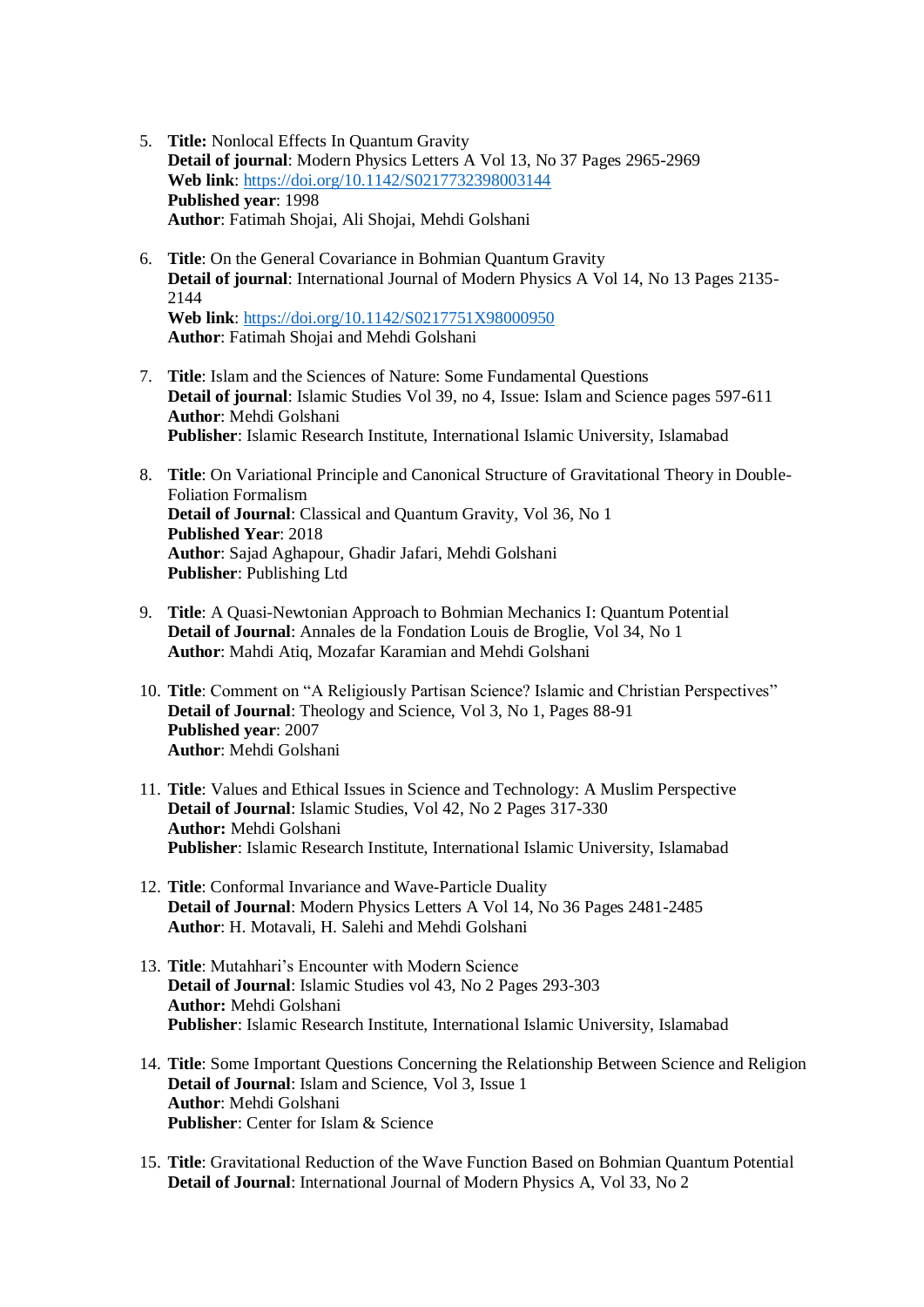**Web link**:<https://doi.org/10.1142/S0217751X18501294> **Author**: Faramarz Rahmani, Mehdi Golshani and Ghadir Jafari

- 16. **Title:** Complete Correlation, Detection Loophole and Bell's Theorem **Detail of Journal**: Fortschritte der Physik, Vol 53, Issue 1 **Web link**:<https://doi.org/10.1002/prop.200410191> **Author**: Mehdi Golshani
- 17. **Title**: Classicalization of Quantum State of Detector by Amplification Process **Detail of Journal**: Physics Letters A, Vol 383, Issue 15, Pages 1677-1682 **Web link**:<https://doi.org/10.1016/j.physleta.2019.02.039> **Author**: Arash Tirandaz, Farhad Taher, Ali Asadian, Mehdi Golshani
- 18. **Title**: Islam Can Give a Proper Orientation to Science and Technology Development **Detail of Journal**: Islamic Perspectives on Science and Technology, Pages 119-130 **Author**: Mehdi Golshani
- 19. **Title**: From Knowledge to Wisdom: A Quranic Perspective **Detail of journal**: Islamic Studies Vol 44, No 1, Pages 5-14 **Publisher**: Islamic Research Institute, International Islamic University, Islamabad
- 20. **Title**: Bell's Theorem and Chemical Potential **Detail of Journal**: Journal of Physics A: Mathematical and General, Vol 35, No 40 **Published Year**: 2002 **Author**: A Shafiee, M Golshani and M G Mahjani
- 21. **Title**: On the Relevance of Fair Sampling Assumption in the Recent Bell Photonic Experiments **Detail of Journal**: Journal of Modern Optics, Vol 52, Issue 10, pages 1405-1414 **Published year**: 2006 **Author**: A Shafiee and Mehdi Golshani
- 22. **Title**: Ramsey Interferometers as a Test of Open System Evolution or a Modified Quantummechanical Model Detail of Journal: The European Physical Journal Plus, Vol 134, No 327 Author: Abasalt Rostami, Javad T. Firouzjaee and Mehdi Golshani
- 23. **Title**: Science Needs A Comprehensive Worldview **Detail of Journal**: Journal Theology and Science, Vol 18, Issue 3, Pages 438-447 **Published Year**: 2020 **Author:** Mehdi Golshani
- 24. **Title**: Scientific Prediction of Our Universe Fate and Divine Purpose **Detail of Journal:** Theology and Science, Vol 17, Issue 4, Pages 444-454 **Published Year:** 2019 **Author:** Mahmoud Mokhtari and Mehdi Golshani
- 25. **Title**: Fifteen Years of Islam & Science / Islamic Sciences **Detail of Journal**: Islamic Sciences, Vol 15, Issue 2, Pages 156-181 **Author:** Mehdi Golshani
- 26. **Title**: Excitation of Highly Ionized Atoms by Electron Impact **Detail of Journal**: Physical Review A, Vol 2, No 2340 **Published Year**: 1970 **Author**: Mehdi Golshani